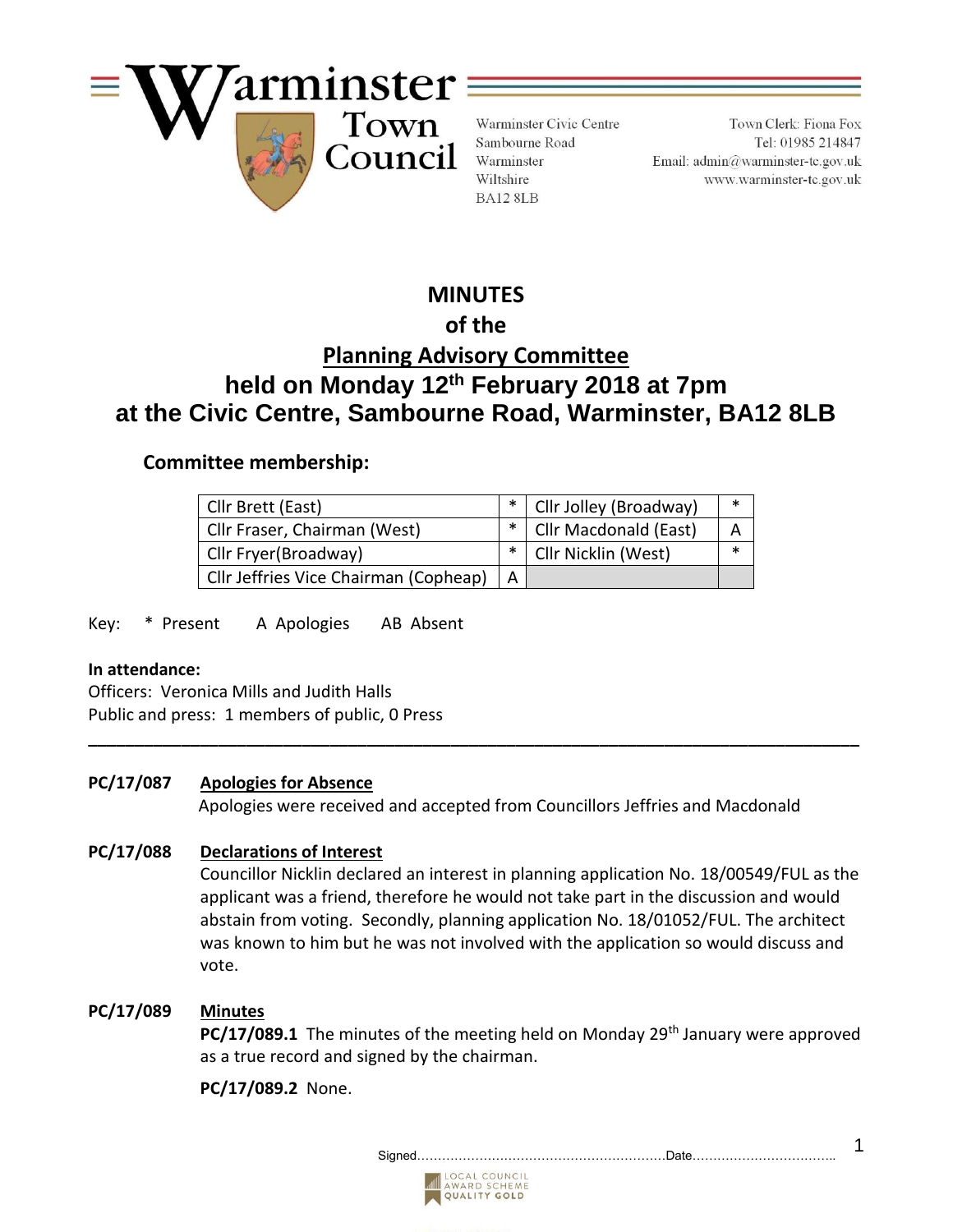- **PC/17/090 Chairman's Announcements** None
- **PC/17/091 Public Participation** None
- **PC/17/092 Reports from Unitary Authority Members** None.
- **PC/17/093 Comments from Neighbourhood Plan Policy Review Working Group** None.

#### **PC/17/094 Planning Applications**

17/12442/FUL Demolition of 1950's asbestos and steel garage and replacement with a new and larger combined garage and shed/storage area. 21 Hillwood Lane, Warminster, Wiltshire, BA12 9QG

#### **It was resolved that there was no objection to the application.**

 17/11145/VAR Variation of condition 2 of approved application 14/06562/FUL to remove the dwelling on plot 31 and deliver 202 houses in total (instead of 203), to substitute the house types on plots 32 and 33, introduce new roof/elevation treatments to plots 3, 4, 6, 10, 12, 13, 80, 83, 95, 167 and 177, to revise the electric substation and bin store positions next to apartment on plots 168-176, to amend the rear access for plots 166 and 167, and to relocate the service margin on the shared surface between plots 22-27. Land to west of St Andrews Road, Warminster, Wiltshire, BA12 8ES

**It was resolved that there was no objection to the application.**

18/00472/ADV Proposed non-illuminated fascia sign 10 Weymouth Street, Warminster, Wilts, BA12 9NR

**It was resolved that there was no objection to the application.**

18/00675/FUL Demolition of existing utility room and erection of a new side extension 38 Copheap Rise, Warminster, Wiltshire, BA12 0AR

**It was resolved that there was no objection to the application.**

18/00882/FUL Small extension & construction of a pitched roof in order to remove flat roofs. 8 Bradley Close, Warminster, Wiltshire, BA12 8BW

**It was resolved that there was no objection to the application.**

Signed……………………………………………………Date…………………………….. 2